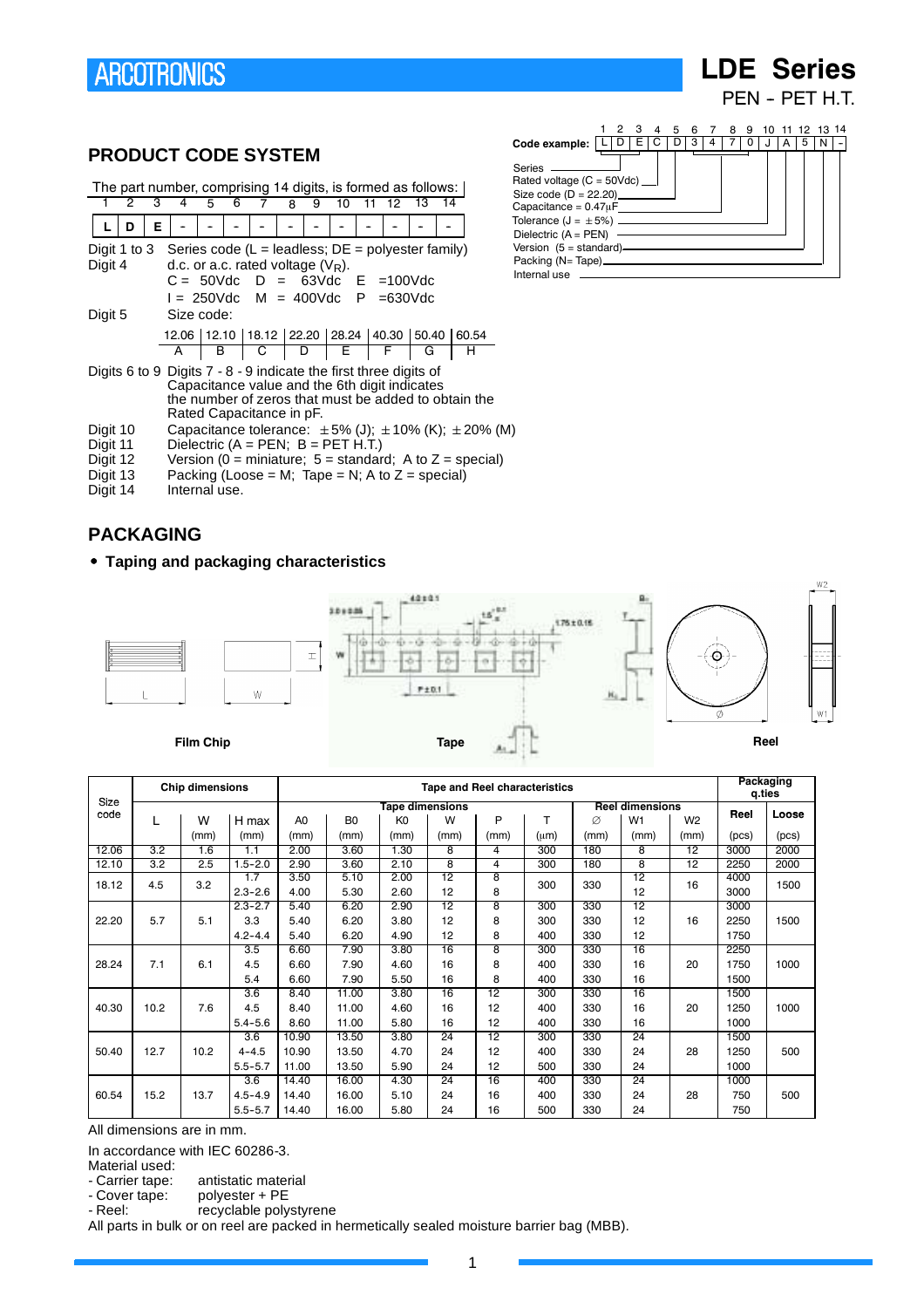## **LDE Series** PEN - PET H.T.

### **CAPACITANCE AND VOLTAGE RANGE**





### **STANDARD VERSION**

**Size table**

| Rated                                                   |                |            | 50Vdc/40Vac                                                   | 63Vdc/40Vac                          | Qty          |                |            | 100Vdc/63Vac                               | Qty          |                |            | 250Vdc/120Vac                              | Qty          |
|---------------------------------------------------------|----------------|------------|---------------------------------------------------------------|--------------------------------------|--------------|----------------|------------|--------------------------------------------|--------------|----------------|------------|--------------------------------------------|--------------|
| Cap.                                                    | size<br>code   | н<br>max   | Part Number                                                   | Part Number                          | per<br>reel  | size<br>code   | H<br>max   | Part Number                                | per<br>reel  | size<br>code   | н<br>max   | Part Number                                | per<br>reel  |
| 1000 pF                                                 | 18.12          | 1.7        | LDECC1100 - - 5 --                                            | LDEDC1100 - - 5 - -                  | 4000         | 18.12          | 1.7        | LDEEC1100 -- 5--                           | 4000         | 18.12          | 1.7        | LDEIC1100 - - 5 - -                        | 4000         |
| 1200 pF                                                 | 18.12          | 1.7        | LDECC1120 - - 5 --                                            | LDEDC1120 - - 5 - -                  | 4000         | 18.12          | 1.7        | LDEEC1120 - - 5 - -                        | 4000         | 18.12          | 1.7        | LDEIC1120 - - 5 - -                        | 4000         |
| 1500 pF                                                 | 18.12          | 1.7        | LDECC1150 - -5- -                                             | LDEDC1150 - -5- -                    | 4000         | 18.12          | 1.7        | LDEEC1150 -- 5--                           | 4000         | 18.12          | 1.7        | LDEIC1150 - - 5 - -                        | 4000         |
| 1800 pF                                                 | 18.12          | 1.7        | LDECC1180 - -5- -                                             | LDEDC1180 - -5- -                    | 4000         | 18.12          | 1.7        | LDEEC1180 -- 5- -                          | 4000         | 18.12          | 1.7        | LDEIC1180 - - 5 - -                        | 4000         |
| 2200 pF                                                 | 18.12          | 1.7        | LDECC1220 - - 5 - -                                           | LDEDC1220 - - 5 - -                  | 4000         | 18.12          | 1.7        | LDEEC1220 - - 5 - -                        | 4000         | 18.12          | 1.7        | LDEIC1220 - - 5 - -                        | 4000         |
| 2700 pF                                                 | 18.12          | 1.7        | LDECC1270 - - 5 - -                                           | LDEDC1270 - - 5 --                   | 4000         | 18.12          | 1.7        | LDEEC1270 - - 5 - -                        | 4000         | 18.12          | 1.7        | LDEIC1270 - - 5 - -                        | 4000         |
| 3300 pF                                                 | 18.12          | 1.7        | LDECC1330 - -5- -                                             | LDEDC1330 - - 5 - -                  | 4000         | 18.12          | 1.7        | LDEEC1330 - - 5 - -                        | 4000         | 18.12          | 1.7        | LDEIC1330 - - 5 - -                        | 4000         |
| 3900 pF                                                 | 18.12          | 1.7        | LDECC1390 - - 5 - -                                           | LDEDC1390 - - 5 - -                  | 4000         | 18.12          | 1.7        | LDEEC1390 - - 5 - -                        | 4000         | 18.12          | 1.7        | LDEIC1390 - - 5 - -                        | 4000         |
| 4700 pF                                                 | 18.12          | 1.7        | LDECC1470 - - 5 - -                                           | LDEDC1470 - - 5 --                   | 4000         | 18.12          | 1.7        | LDEEC1470 - - 5 - -                        | 4000         | 18.12          | 1.7        | LDEIC1470 - - 5 - -                        | 4000         |
| 5600 pF                                                 | 18.12          | 1.7        | LDECC1560 - - 5 --                                            | LDEDC1560 - -5- -                    | 4000         | 18.12          | 1.7        | LDEEC1560 - - 5 - -                        | 4000         | 18.12          | 1.7        | LDEIC1560 - - 5 --                         | 4000         |
| 6800 pF                                                 | 18.12          | 1.7        | LDECC1680 - - 5 - -                                           | LDEDC1680 - - 5 --                   | 4000         | 18.12          | 1.7        | LDEEC1680 -- 5--                           | 4000         | 18.12          | 1.7        | LDEIC1680 - - 5 - -                        | 4000         |
| 8200 pF                                                 | 18.12          | 1.7        | LDECC1820 - -5- -                                             | LDEDC1820 - - 5 - -                  | 4000         | 18.12          | 1.7        | LDEEC1820 - -5- -                          | 4000         | 18.12          | 1.7        | LDEIC1820 - - 5 - -                        | 4000         |
| $0.010 \mu F$                                           | 18.12          | 1.7        | LDECC2100 - - 5 - -                                           | LDEDC2100 - - 5 - -                  | 4000         | 18.12          | 1.7        | LDEEC2100 -- 5--                           | 4000         | 18.12          | 1.7        | LDEIC2100 - - 5 - -                        | 4000         |
| $0.012 \,\mu F$                                         | 18.12          | 1.7        | LDECC2120 - - 5 - -                                           | LDEDC2120 - - 5 - -                  | 4000         | 18.12          | 1.7        | LDEEC2120 - - 5 - -                        | 4000         | 18.12          | 1.7        | LDEIC2120 - - 5 - -                        | 4000         |
| $0.015 \,\mu F$                                         | 18.12          | 1.7        | LDECC2150 - -5- -                                             | LDEDC2150 - - 5 --                   | 4000         | 18.12          | 1.7        | LDEEC2150 - - 5 - -                        | 4000         | 18.12          | 1.7        | LDEIC2150 - - 5 --                         | 4000         |
| $0.018 \,\mu F$                                         | 18.12          | 1.7        | LDECC2180 - - 5 --                                            | LDEDC2180 - - 5 --                   | 4000         | 18.12          | 1.7        | LDEEC2180 -- 5--                           | 4000         | 22.20          | 2.3        | LDEID2180 - - 5 --                         | 3000         |
| $0.022 \mu F$                                           | 18.12          | 1.7        | LDECC2220--5--                                                | LDEDC2220--5--                       | 4000         | 18.12          | 1.7        | LDEEC2220 - - 5 - -                        | 4000         | 22.20          | 2.3        | LDEID2220 - - 5 - -                        | 3000         |
| $0.027 \mu F$                                           | 18.12          | 1.7        | LDECC2270--5--                                                | LDEDC2270--5--                       | 4000         | 18.12          | 1.7        | LDEEC2270 - - 5 - -                        | 4000         | 22.20          | 2.3        | LDEID2270 - - 5 - -                        | 3000         |
| $0.033 \mu F$                                           | 18.12          | 1.7        | LDECC2330 - -5- -                                             | LDEDC2330--5--                       | 4000         | 18.12          | 1.7        | LDEEC2330 -- 5--                           | 4000         | 22.20          | 2.3        | LDEID2330 - - 5 - -                        | 3000         |
| $0.039 \mu F$                                           | 18.12          | 1.7        | LDECC2390 - - 5 - -                                           | LDEDC2390 - - 5 - -                  | 4000         | 18.12          | 1.7<br>2.3 | LDEEC2390 - - 5 - -                        | 4000         | 22.20          | 2.3<br>2.3 | LDEID2390 - - 5 - -                        | 3000         |
| $0.047 \mu F$<br>$0.056 \,\mu F$                        | 18.12<br>18.12 | 2.3<br>2.3 | LDECC2470--5--<br>LDECC2560 - - 5 - -                         | LDEDC2470--5--<br>LDEDC2560 - - 5 -- | 3000<br>3000 | 18.12<br>18.12 | 2.3        | LDEEC2470 - - 5 - -<br>LDEEC2560 - - 5 - - | 3000<br>3000 | 22.20<br>22.20 | 2.3        | LDEID2470 - - 5 - -<br>LDEID2560 - - 5 - - | 3000<br>3000 |
| $0.068 \,\mu F$                                         | 18.12          | 2.3        | LDECC2680 - - 5 --                                            | LDEDC2680--5--                       | 3000         | 18.12          | 2.3        | LDEEC2680 -- 5--                           | 3000         | 22.20          | 2.7        | LDEID2680 - - 5 - -                        | 3000         |
| $0.082 \,\mu F$                                         | 18.12          | 2.3        | LDECC2820 - - 5 - -                                           | LDEDC2820 - - 5 - -                  | 3000         | 18.12          | 2.3        | LDEEC2820 - - 5 - -                        | 3000         | 28.24          | 3.5        | LDEIE2820 - - 5 - -                        | 2250         |
| $0.10 \mu F$                                            | 18.12          | 2.3        | LDECC3100 - - 5 - -                                           | LDEDC3100 - - 5 - -                  | 3000         | 18.12          | 2.3        | LDEEC3100 -- 5--                           | 3000         | 28.24          | 3.5        | LDEIE3100 - - 5 - -                        | 2250         |
| $0.12 \mu F$                                            | 18.12          | 1.7        | LDECC3120 - - 5 - -                                           | LDEDC3120 - - 5 - -                  | 4000         | 22.20          | 2.3        | LDEED3120 - - 5 - -                        | 3000         | 28.24          | 3.5        | LDEIE3120 - - 5 - -                        | 2250         |
| $0.15 \mu F$                                            | 18.12          | 1.7        | LDECC3150 - -5- -                                             | LDEDC3150 - - 5 - -                  | 4000         | 22.20          | 2.3        | LDEED3150 -- 5--                           | 3000         | 28.24          | 3.5        | LDEIE3150 - - 5 - -                        | 2250         |
| $0.18 \mu F$                                            | 18.12          | 2.3        | LDECC3180 - - 5 --                                            | LDEDC3180 - - 5 --                   | 3000         | 22.20          | 2.3        | LDEED3180 - - 5 - -                        | 3000         | 40.30          | 3.6        | LDEIF3180 - - 5 --                         | 1500         |
| $0.22 \mu F$                                            | 18.12          | 2.3        | LDECC3220--5--                                                | LDEDC3220--5--                       | 3000         | 22.20          | 2.3        | LDEED3220 -- 5--                           | 3000         | 40.30          | 3.6        | LDEIF3220 - - 5 - -                        | 1500         |
| $0.27 \mu F$                                            | 22.20          | 2.3        | LDECD3270 - -5- -                                             | LDEDD3270 - - 5 - -                  | 3000         | 22.20          | 3.3        | LDEED3270 - - 5 - -                        | 2250         | 40.30          | 3.6        | LDEIF3270 - - 5 - -                        | 1500         |
| $0.33 \mu F$                                            | 22.20          | 2.3        | LDECD3300 - - 5 - -                                           | LDEDD3300 - - 5 - -                  | 3000         | 22.20          | 3.3        | LDEED3330 -- 5--                           | 2250         | 40.30          | 3.6        | LDEIF3330 - - 5 - -                        | 1500         |
| $0.39 \mu F$                                            | 22.20          | 2.3        | LDECD3390 - - 5 - -                                           | LDEDD3390 - - 5 - -                  | 3000         | 28.24          | 3.5        | LDEEE3390 - - 5 - -                        | 2250         | 50.40          | 3.6        | LDEIG3390--5--                             | 1500         |
| $0.47 \mu F$                                            | 22.20          | 2.3        | LDECD3470 - - 5 --                                            | LDEDD3470 - - 5 --                   | 3000         | 28.24          | 3.5        | LDEEE3470 - - 5 - -                        | 2250         | 50.40          | 3.6        | LDEIG3470 - - 5 --                         | 1500         |
| $0.56 \mu F$                                            | 22.20          | 3.3        | LDECD3560 - - 5 --                                            | LDEDD3560 - - 5 - -                  | 2250         | 28.24          | 3.5        | LDEEE3560 - - 5 - -                        | 2250         | 50.40          | 4.0        | LDEIG3560 - - 5 - -                        | 1250         |
| $0.68 \mu F$                                            | 22.20          | 3.3        | LDECD3680 - -5- -                                             | LDEDD3680 - -5- -                    | 2250         | 28.24          | 3.5        | LDEEE3680 -- 5--                           | 2250         | 60.54          | 4.5        | LDEIH3680 - - 5 - -                        | 750          |
| $0.82 \mu F$                                            | 28.24          | 3.5        | LDECE3820 - - 5 - -                                           | LDEDE3820 - - 5 - -                  | 2250         | 40.30          | 3.6        | LDEEF3820 -- 5--                           | 1500         | 60.54          | 4.5        | LDEIH3820 - - 5 - -                        | 750          |
| $1.0 \mu F$                                             | 28.24          | 3.5        | LDECE4100 - -5- -                                             | LDEDE4100 - -5- -                    | 2250         | 40.30          | 3.6        | LDEEF4100 -- 5--                           | 1500         | 60.54          | 4.5        | LDEIH4100 - - 5 - -                        | 750          |
| $1.2 \mu F$                                             | 28.24          | 3.5        | LDECE4120 - - 5 --                                            | LDEDE4120 - - 5 --                   | 2250         | 50.40          | 3.6        | LDEEG4120 - - 5 - -                        | 1500         |                |            |                                            |              |
| $1.5 \mu F$                                             | 50.40          | 3.6        | LDECG4150--5--                                                | LDEDG4150--5--                       | 1500         | 50.40          | 3.6        | LDEEG4150 - - 5 - -                        | 1500         |                |            |                                            |              |
| $1.8 \mu F$                                             | 50.40          | 3.6        | LDECG4180--5--                                                | LDEDG4180--5--                       | 1500         | 50.40          | 3.6        | LDEEG4180 - - 5 - -                        | 1500         |                |            |                                            |              |
| $2.2 \mu F$                                             | 50.40          | 3.6        | LDECG4220--5--                                                | LDEDG4220--5--                       | 1500         | 50.40          | 3.6        | LDEEG4220 - - 5 - -                        | 1500         |                |            |                                            |              |
| $2.7 \mu F$                                             | 50.40          | 4.5        | LDECG4270--5--                                                | LDEDG4270--5--                       | 1250         | 60.54          | 4.5        | LDEEH4270 - - 5 - -                        | 750          |                |            |                                            |              |
| $3.3 \mu F$                                             | 60.54          | 4.5        | LDECH4330 - - 5 --                                            | LDEDH4330 - - 5 - -                  | 750          | 60.54          | 4.5        | LDEEH4330 - - 5 - -                        | 750          |                |            |                                            |              |
| $3.9 \mu F$                                             | 60.54          | 4.5        | LDECH4390 - - 5 --                                            | LDEDH4390 - - 5 --                   | 750          | 60.54          | 4.5        | LDEEH4390 - - 5 - -                        | 750          |                |            |                                            |              |
| 4.7 µF                                                  | 60.54          | 4.9        | LDECH4470 - - 5 --                                            | LDEDH4470 - - 5 - -                  | 750          | 60.54          | 4.9        | LDEEH4470 - -5- -                          | 750          |                |            |                                            |              |
|                                                         |                |            | Tolerance: $J (\pm 5\%)$ ; K ( $\pm 10\%$ ); M ( $\pm 20\%$ ) |                                      |              |                |            |                                            |              |                |            |                                            |              |
| $D: L \rightarrow L: L \rightarrow A$ (DEM). D (DET LLT |                |            |                                                               |                                      |              |                |            |                                            |              |                |            |                                            |              |

Dielectric: A (PEN); B (PET H.T.) \_ Packing: N (Tape); M (Loose) -

Internal use

#### **Size conversion and tolerances**

| Size code | 12.06                 | 12.10         | 18.12            | 22.20            | 28.24            | 40.30          | 50.40             | 60.54             |
|-----------|-----------------------|---------------|------------------|------------------|------------------|----------------|-------------------|-------------------|
| (mm)      | $3.2 \pm 0.3$<br>ົາ ິ | $3.2 \pm 0.3$ | $\pm 0.5$<br>4.5 | c 7<br>$\pm 0.5$ | $\pm 0.5$        | $10.2 \pm 0.6$ | 12.7<br>$\pm 0.6$ | $15.2 \pm 0.6$    |
| W<br>(mm) | $\pm 0.3$             | $2.5 \pm 0.3$ | $\pm 0.5$<br>ົ່  | $\pm 0.5$        | 6.1<br>$\pm 0.5$ | $7.6 \pm 0.8$  | $10.2 \pm 0.8$    | $\pm 0.8$<br>13.7 |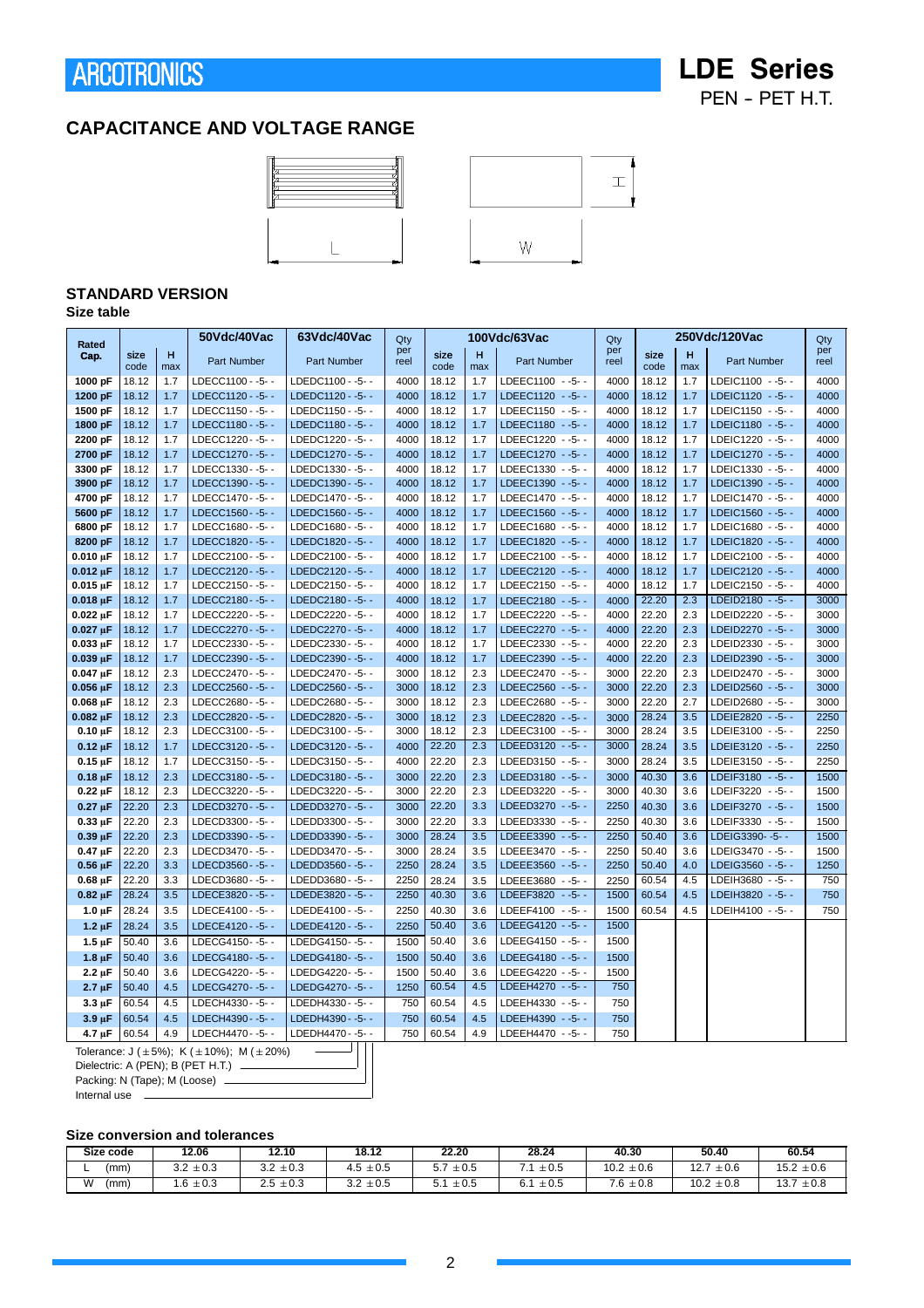### **CAPACITANCE AND VOLTAGE RANGE**





### **MINIATURE VERSION**

#### **Size table**

| <b>Rated</b>               |                |            | 50Vdc/40Vac                                                   | 63Vdc/40Vac                             | Qty          |                |            | 100Vdc/63Vac                         | Qty          |       |     | 250Vdc/120Vac      | Qty         |
|----------------------------|----------------|------------|---------------------------------------------------------------|-----------------------------------------|--------------|----------------|------------|--------------------------------------|--------------|-------|-----|--------------------|-------------|
| Cap.                       | size           | н          | <b>Part Number</b>                                            | <b>Part Number</b>                      | per<br>reel  | size           | H          | <b>Part Number</b>                   | per<br>reel  | size  | H   | <b>Part Number</b> | per<br>reel |
|                            | code           | max        |                                                               |                                         |              | code           | max        |                                      |              | code  | max |                    |             |
| 1000 pF                    | 12.06          | 1.1        | LDECA1100 - -0- -                                             | LDEDA1100 - - 0- -                      | 3000         | 12.06          | 1.1        | LDEEA1100 -- 0--                     | 3000         |       |     |                    |             |
| 1200 pF                    | 12.06<br>12.06 | 1.1        | LDECA1120 - - 0- -                                            | LDEDA1120 - - 0- -                      | 3000         | 12.06<br>12.06 | 1.1<br>1.1 | LDEEA1120 -- 0--<br>LDEEA1150 -- 0-- | 3000<br>3000 |       |     |                    |             |
| 1500 pF<br>1800 pF         | 12.06          | 1.1<br>1.1 | LDECA1150 - - 0- -<br>LDECA1180 - - 0- -                      | LDEDA1150 - - 0- -                      | 3000<br>3000 | 12.06          | 1.1        | LDEEA1180 -- 0--                     | 3000         |       |     |                    |             |
| 2200 pF                    | 12.06          | 1.1        | LDECA1220 - - 0- -                                            | LDEDA1180 - -0- -<br>LDEDA1220 - - 0- - | 3000         | 12.06          | 1.1        | LDEEA1220 -- 0--                     | 3000         |       |     |                    |             |
| 2700 pF                    | 12.06          | 1.1        | LDECA1270 - -0- -                                             | LDEDA1270 - -0- -                       | 3000         | 12.06          | 1.1        | LDEEA1270 - - 0- -                   | 3000         |       |     |                    |             |
| 3300 pF                    | 12.06          | 1.1        | LDECA1330 - - 0- -                                            | LDEDA1330 - - 0- -                      | 3000         | 12.06          | 1.1        | LDEEA1330 -- 0--                     | 3000         |       |     |                    |             |
| 3900 pF                    | 12.06          | 1.1        | LDECA1390 - - 0- -                                            | LDEDA1390 - - 0- -                      | 3000         | 12.06          | 1.1        | LDEEA1390 -- 0--                     | 3000         |       |     |                    |             |
| 4700 pF                    | 12.06          | 1.1        | LDECA1470 - - 0- -                                            | LDEDA1470 - - 0- -                      | 3000         | 12.06          | 1.1        | LDEEA1470 -- 0--                     | 3000         |       |     |                    |             |
| 5600 pF                    | 12.06          | 1.1        | LDECA1560 - -0- -                                             | LDEDA1560 - -0- -                       | 3000         | 12.06          | 1.1        | LDEEA1560 -- 0--                     | 3000         |       |     |                    |             |
| 6800 pF                    | 12.06          | 1.1        | LDECA1680 - - 0- -                                            | LDEDA1680 - - 0- -                      | 3000         | 12.06          | 1.1        | LDEEA1680 -- 0--                     | 3000         |       |     |                    |             |
| 8200 pF                    | 12.06          | 1.1        | LDECA1820 - - 0- -                                            | LDEDA1820 - - 0- -                      | 3000         | 12.06          | 1.1        | LDEEA1820 -- 0--                     | 3000         |       |     |                    |             |
| $0.010 \,\mu F$            | 12.06          | 1.1        | LDECA2100 - - 0- -                                            | LDEDA2100 - - 0- -                      | 3000         | 12.06          | 1.1        | LDEEA2100 -- 0--                     | 3000         |       |     |                    |             |
| $0.012 \mu F$              | 12.06          | 1.1        | LDECA2120 - - 0- -                                            | LDEDA2120 - - 0- -                      | 3000         | 12.06          | 1.1        | LDEEA2120 - - 0- -                   | 3000         |       |     |                    |             |
| $0.015 \,\mu F$            | 12.06          | 1.1        | LDECA2150 - - 0- -                                            | LDEDA2150 - - 0- -                      | 3000         | 12.06          | 1.1        | LDEEA2150 -- 0--                     | 3000         |       |     |                    |             |
| $0.018 \mu F$              | 12.06          | 1.1        | LDECA2180 - - 0- -                                            | LDEDA2180 - - 0- -                      | 3000         | 12.10          | 1.5        | LDEEB2180 -- 0- -                    | 2250         | 18.12 | 1.7 | LDEIC2180 - - 0- - | 4000        |
| $0.022 \mu F$              | 12.06          | 1.1        | LDECA2220 - - 0- -                                            | LDEDA2220 - - 0- -                      | 3000         | 12.10          | 1.5        | LDEEB2220 -- 0--                     | 2250         | 18.12 | 2.3 | LDEIC2220 - - 0- - | 3000        |
| $0.027 \mu F$              | 12.06          | 1.1        | LDECA2270 - - 0- -                                            | LDEDA2270 - - 0- -                      | 3000         | 12.10          | 1.5        | LDEEB2270 - - 0- -                   | 2250         | 18.12 | 2.6 | LDEIC2270 - - 0- - | 3000        |
| $0.033 \mu F$              | 12.06          | 1.1        | LDECA2330 - - 0- -                                            | LDEDA2330 - - 0- -                      | 3000         | 12.10          | 1.5        | LDEEB2330 -- 0--                     | 2250         | 18.12 | 2.6 | LDEIC2330 - - 0- - | 3000        |
| $0.039 \mu F$              | 12.10          | 2.0        | LDECB2390 - - 0- -                                            | LDEDB2390 - - 0- -                      | 2250         | 12.10          | 2.0        | LDEEB2390 -- 0--                     | 2250         |       |     |                    |             |
| $0.047 \mu F$              | 12.10          | 2.0        | LDECB2470 - - 0- -                                            | LDEDB2470 - - 0- -                      | 2250         | 12.10          | 2.0        | LDEEB2470 -- 0--                     | 2250         |       |     |                    |             |
| $0.056 \,\mu F$            | 12.10          | 2.0        | LDECB2560 - - 0- -                                            | LDEDB2560 - - 0- -                      | 2250         |                |            |                                      |              |       |     |                    |             |
| $0.068 \,\mu F$            | 12.10          | 2.0        | LDECB2680 - - 0- -                                            | LDEDB2680 - - 0- -                      | 2250         |                |            |                                      |              |       |     |                    |             |
| $0.082 \mu F$              | 12.10          | 2.0        | LDECB2820 - - 0- -                                            | LDEDB2820 - - 0- -                      | 2250         |                |            |                                      |              | 22.20 | 3.3 | LDEID2820 - - 0- - | 2250        |
| $0.10 \mu F$               | 12.10          | 2.0        | LDECB3100 - -0- -                                             | LDEDB3100 - -0- -                       | 2250         |                |            |                                      |              | 22.20 | 3.3 | LDEID3100 - - 0- - | 2250        |
| $0.12 \mu F$               |                |            |                                                               |                                         |              | 18.12          | 2.6        | LDEEC3120 - - 0- -                   | 3000         | 22.20 | 4.2 | LDEID3120 - - 0- - | 1750        |
| $0.15 \mu F$               |                |            |                                                               |                                         |              |                |            |                                      |              |       |     |                    |             |
| $0.18 \mu F$               |                |            |                                                               |                                         |              |                |            |                                      |              | 28.24 | 4.5 | LDEIE3180 - - 0- - | 1750        |
| $0.22 \mu F$               |                |            |                                                               |                                         |              |                |            |                                      |              | 28.24 | 4.5 | LDEIE3220 - - 0- - | 1750        |
| $0.27 \mu F$               |                |            |                                                               |                                         |              |                |            |                                      |              | 28.24 | 5.4 | LDEIE3270 - - 0- - | 1500        |
| $0.33 \mu F$               |                |            |                                                               |                                         |              |                |            |                                      |              |       |     |                    |             |
| $0.39 \mu F$               |                |            |                                                               |                                         |              | 22.20          | 4.2        | LDEED3390 -- 0--                     | 1750         | 40.30 | 4.5 | LDEIF3390 -- 0--   | 1250        |
| $0.47 \mu F$               |                |            |                                                               |                                         |              | 22.20          | 4.2        | LDEED3470 -- 0--                     | 1750         | 40.30 | 5.4 | LDEIF3470 - - 0- - | 1000        |
| $0.56 \mu F$               |                |            |                                                               |                                         |              | 22.20          | 4.4        | LDEED3560 - - 0- -                   | 1750         | 40.30 | 5.6 | LDEIF3560 - - 0- - | 1000        |
| $0.68 \mu F$               |                |            |                                                               |                                         |              |                |            |                                      |              | 50.40 | 4.5 | LDEIG3680 - - 0- - | 1250        |
| $0.82 \mu F$               | 22.20          | 4.2        | LDECD3820 - -0- -                                             | LDEDD3820 - - 0- -                      | 1750         | 28.24<br>28.24 | 4.5        | LDEEE3820 -- 0--                     | 1750         | 50.40 | 5.5 | LDEIG3820 - - 0- - | 1000        |
| $1.0 \mu F$                | 22.20          | 4.2        | LDECD4100 - - 0- -                                            | LDEDD4100 - - 0- -                      | 1750         | 40.30          | 5.4<br>4.5 | LDEEE4100 -- 0--<br>LDEEF4120 -- 0-- | 1500<br>1250 | 60.54 | 5.5 | LDEIH4120 - - 0- - | 750         |
| $1.2 \mu F$<br>$1.5 \mu F$ | 28.24          | 4.5        | LDECE4150 - - 0- -                                            | LDEDE4150 - - 0- -                      | 1750         | 40.30          | 4.5        | LDEEF4150 -- 0--                     | 1250         | 60.54 | 5.7 | LDEIH4150 - - 0- - | 750         |
| $1.8 \mu F$                | 28.24          | 5.4        | LDECE4180 - - 0- -                                            | LDEDE4180 - - 0- -                      | 1500         | 40.30          | 5.4        | LDEEF4180 -- 0--                     | 1000         |       |     |                    |             |
| $2.2 \mu F$                | 28.24          | 5.4        | LDECE4220 - -0- -                                             | LDEDE4220 - -0- -                       | 1500         | 40.30          | 5.6        | LDEEF4220 -- 0--                     | 1000         |       |     |                    |             |
| $2.7 \mu F$                | 40.30          | 4.5        | LDECF4270 - - 0- -                                            | LDEDF4270 - - 0- -                      | 1250         | 50.40          | 5.5        | LDEEG4270 - - 0- -                   | 1000         |       |     |                    |             |
| $3.3 \mu F$                | 40.30          | 5.4        | LDECF4330 - - 0- -                                            | LDEDF4330 - - 0- -                      | 1000         | 50.40          | 5.5        | LDEEG4330 -- 0--                     | 1000         |       |     |                    |             |
| $3.9 \mu F$                | 40.30          | 5.4        | LDECF4390 - - 0- -                                            | LDEDF4390 - - 0- -                      | 1000         | 50.40          | 5.7        | LDEEG4390 - - 0- -                   | 1000         |       |     |                    |             |
| 4.7 µF                     | 50.40          | 4.5        | LDECG4470--0--                                                | LDEDG4470--0--                          | 1250         |                |            |                                      |              |       |     |                    |             |
|                            |                |            | Tolerance: $J (\pm 5\%)$ ; K ( $\pm 10\%$ ); M ( $\pm 20\%$ ) |                                         |              |                |            |                                      |              |       |     |                    |             |
|                            |                |            |                                                               |                                         |              |                |            |                                      |              |       |     |                    |             |

Tolerance: J (±5%); K (±10%); M (±20%)<br>Dielectric: A (PEN); B (PET H.T.) \_\_\_\_\_\_\_\_ Internal use Packing: N (Tape); M (Loose) -

#### **Size conversion and tolerances**

| Size code        | 12.06                                  | 12.10            | 18.12            | 22.20                   | 28.24             | 40.30                  | 50.40                  | 60.54             |
|------------------|----------------------------------------|------------------|------------------|-------------------------|-------------------|------------------------|------------------------|-------------------|
| (mm)             | $\Omega$<br>$\sim$ $\sim$<br>3.2 ± U.3 | $3.2 \pm 0.3$    | $\pm 0.5$<br>4.5 | $\pm 0.5$<br>- -<br>J.I | $\pm 0.5$         | 10.2<br>$\pm 0.6$      | 107<br>$\pm 0.6$<br>z. | $\pm 0.6$<br>15.2 |
| M<br>(mm)<br>v v | $\Omega$<br>±U.3<br>⊸ ס.               | 2.5<br>$\pm 0.3$ | $3.2 \pm 0.5$    | ± 0.5<br><u>.</u>       | $\pm 0.5$<br>υ. ι | $7.6 \pm$<br>$\pm 0.8$ | 10.2<br>$\pm 0.8$      | $\pm 0.8$<br>13.7 |

3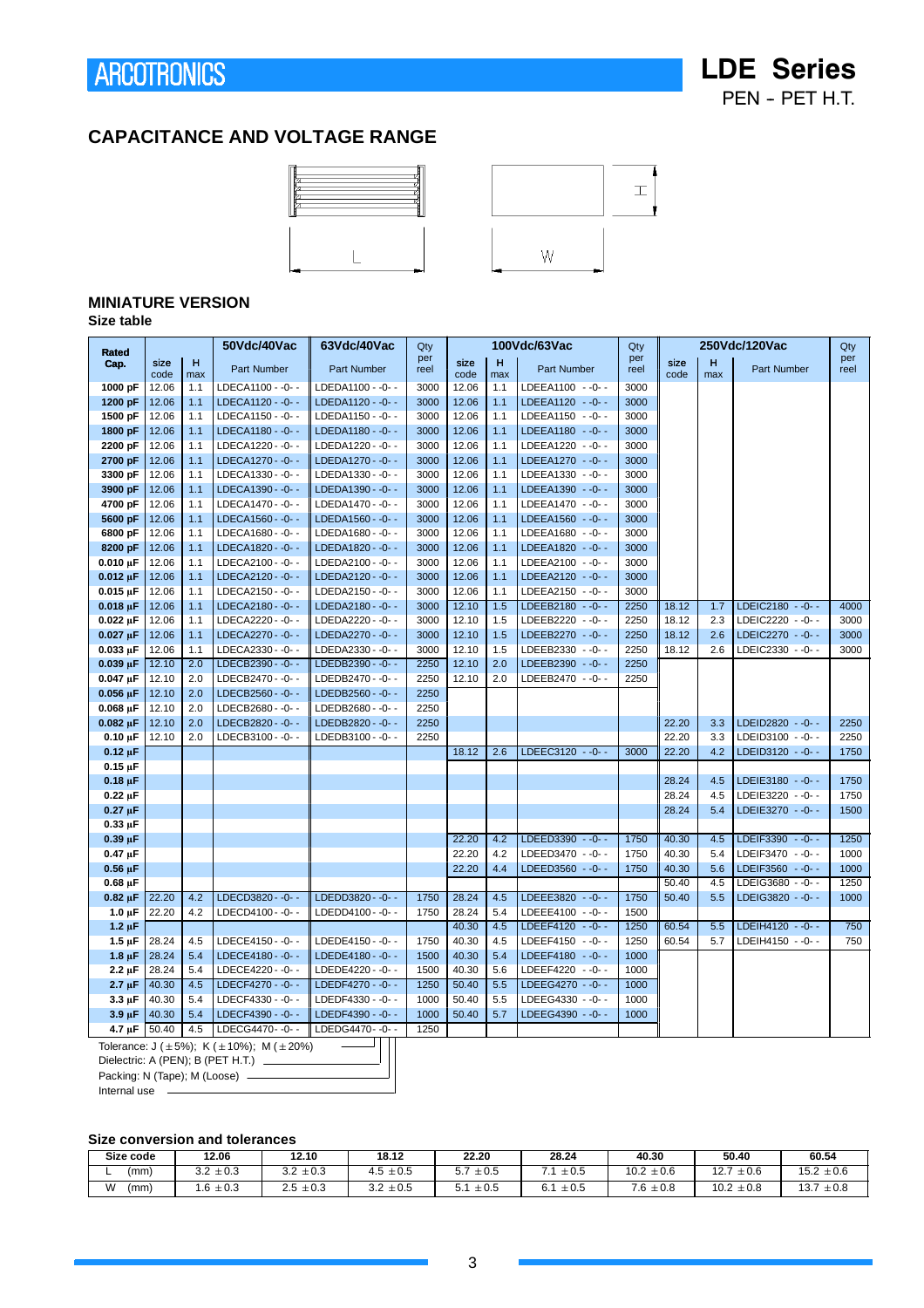**LDE Series** PEN - PET H.T.

### **CAPACITANCE AND VOLTAGE RANGE**



### **PEN HIGH VOLTAGE - STANDARD VERSION**

#### **Size table**

| <b>Rated</b>        |              |          | 400Vdc/160Vac    | Qty         |              |          | 630Vdc/200Vac    | Qty         |
|---------------------|--------------|----------|------------------|-------------|--------------|----------|------------------|-------------|
| Cap.                | size<br>code | н<br>max | Part Number      | per<br>reel | size<br>code | н<br>max | Part Number      | per<br>reel |
| $0.010 \,\mu F$     | 22.20        | 2.3      | LDEMD2100 - A5-0 | 3000        | 22.20        | 2.3      | LDEPD2100 - A5-0 | 3000        |
| $0.012 \mu F$       | 22.20        | 2.3      | LDEMD2120 - A5-0 | 3000        | 22.20        | 2.3      | LDEPD2120 - A5-0 | 3000        |
| $0.015$ uF          | 22.20        | 2.3      | LDEMD2150 - A5-0 | 3000        | 22.20        | 3.3      | LDEPD2150 - A5-0 | 2250        |
| $0.018 \mu F$       | 22.20        | 2.3      | LDEMD2180 - A5-0 | 3000        | 22.20        | 3.3      | LDEPD2180 - A5-0 | 2250        |
| $0.022 \mu F$       | 22.20        | 2.3      | LDEMD2220 - A5-0 | 3000        | 22.20        | 4.2      | LDEPD2220 - A5-0 | 1750        |
| $0.027$ uF          | 22.20        | 2.3      | LDEMD2270 - A5-0 | 3000        | 28.24        | 3.5      | LDEPE2270 - A5-0 | 2250        |
| $0.033 \mu F$       | 22.20        | 3.3      | LDEMD2330 - A5-0 | 2250        | 28.24        | 3.5      | LDEPE2330 - A5-0 | 2250        |
| $0.039 \,\mu F$     | 22.20        | 3.3      | LDEMD2390 - A5-0 | 2250        | 28.24        | 4.5      | LDEPE2390 - A5-0 | 1750        |
| $0.047 \mu F$       | 22.20        | 4.2      | LDEMD2470 - A5-0 | 1750        | 28.24        | 5.4      | LDEPE2470 - A5-0 | 1500        |
| $0.056 \mu F$       | 22.20        | 4.2      | LDEMD2560 - A5-0 | 1750        | 40.30        | 3.6      | LDEPF2560 - A5-0 | 1500        |
| $0.068$ uF          | 28.24        | 3.5      | LDEME2680 - A5-0 | 2250        | 40.30        | 3.6      | LDEPF2680 - A5-0 | 1500        |
| $0.082 \,\mu F$     | 28.24        | 4.5      | LDEME2820 - A5-0 | 1750        | 40.30        | 4.5      | LDEPF2820 - A5-0 | 1250        |
| $0.10 \mu F$        | 28.24        | 5.4      | LDEME3100 - A5-0 | 1500        | 40.30        | 5.4      | LDEPF3100 - A5-0 | 1000        |
| $0.12 \mu F$        | 40.30        | 3.6      | LDEMF3120 - A5-0 | 1500        | 50.40        | 3.6      | LDEPG3120 - A5-0 | 1500        |
| $0.15 \mu F$        | 40.30        | 4.5      | LDEMF3150 - A5-0 | 1250        | 50.40        | 4.5      | LDEPG3150 - A5-0 | 1250        |
| $0.18 \mu F$        | 40.30        | 4.5      | LDEMF3180 - A5-0 | 1250        | 50.40        | 5.5      | LDEPG3180 - A5-0 | 1000        |
| $0.22 \text{ uF}$   | 50.40        | 3.6      | LDEMG3220-A5-0   | 1500        | 60.54        | 4.5      | LDEPH3220 - A5-0 | 750         |
| $0.27 \mu F$        | 50.40        | 4.5      | LDEMG3270-A5-0   | 1250        | 60.54        | 4.5      | LDEPH3270 - A5-0 | 750         |
| $0.33 \text{ uF}$   | 50.40        | 5.5      | LDEMG3330-A5-0   | 1000        |              |          |                  |             |
| $0.39 \mu F$        | 60.54        | 3.6      | LDEMH3390 - A5-0 | 1000        |              |          |                  |             |
| $0.47 \mu F$        | 60.54        | 4.5      | LDEMH3470 - A5-0 | 750         |              |          |                  |             |
| $0.56$ uF           | 60.54        | 5.5      | LDEMH3560 - A5-0 | 750         |              |          |                  |             |
| $T - 1 - 1 - 1 - 1$ |              |          |                  |             |              |          |                  |             |

Tolerance:  $J(\pm 5\%)$ 

Packing: N (Tape); M (Loose) \_\_\_

#### **Size conversion and tolerances**

| Size code | 12.06                          | 12.10         | 18.12            | 22.20            | 28.24                              | 40.30                          | 50.40                   | 60.54             |
|-----------|--------------------------------|---------------|------------------|------------------|------------------------------------|--------------------------------|-------------------------|-------------------|
| (mm)      | $3.2 \pm 0.3$<br>$\sim$ $\sim$ | $3.2 \pm 0.3$ | $\pm 0.5$<br>4.5 | r 7<br>$\pm 0.5$ | $\pm 0.5$                          | 10.2<br>$\pm 0.6$              | 12.7<br>$\pm 0.6$       | $15.2 \pm 0.6$    |
| W<br>(mm) | $\pm 0.3$<br>$6^{\circ}$       | $2.5 \pm 0.3$ | $3.2 \pm 0.5$    | $\pm 0.5$        | $\pm 0.5$<br>$\sim$ $\sim$<br>ו .ס | $7.6 \rightarrow$<br>$\pm 0.8$ | $10.2 \pm$<br>$\pm 0.8$ | 13.7<br>$\pm 0.8$ |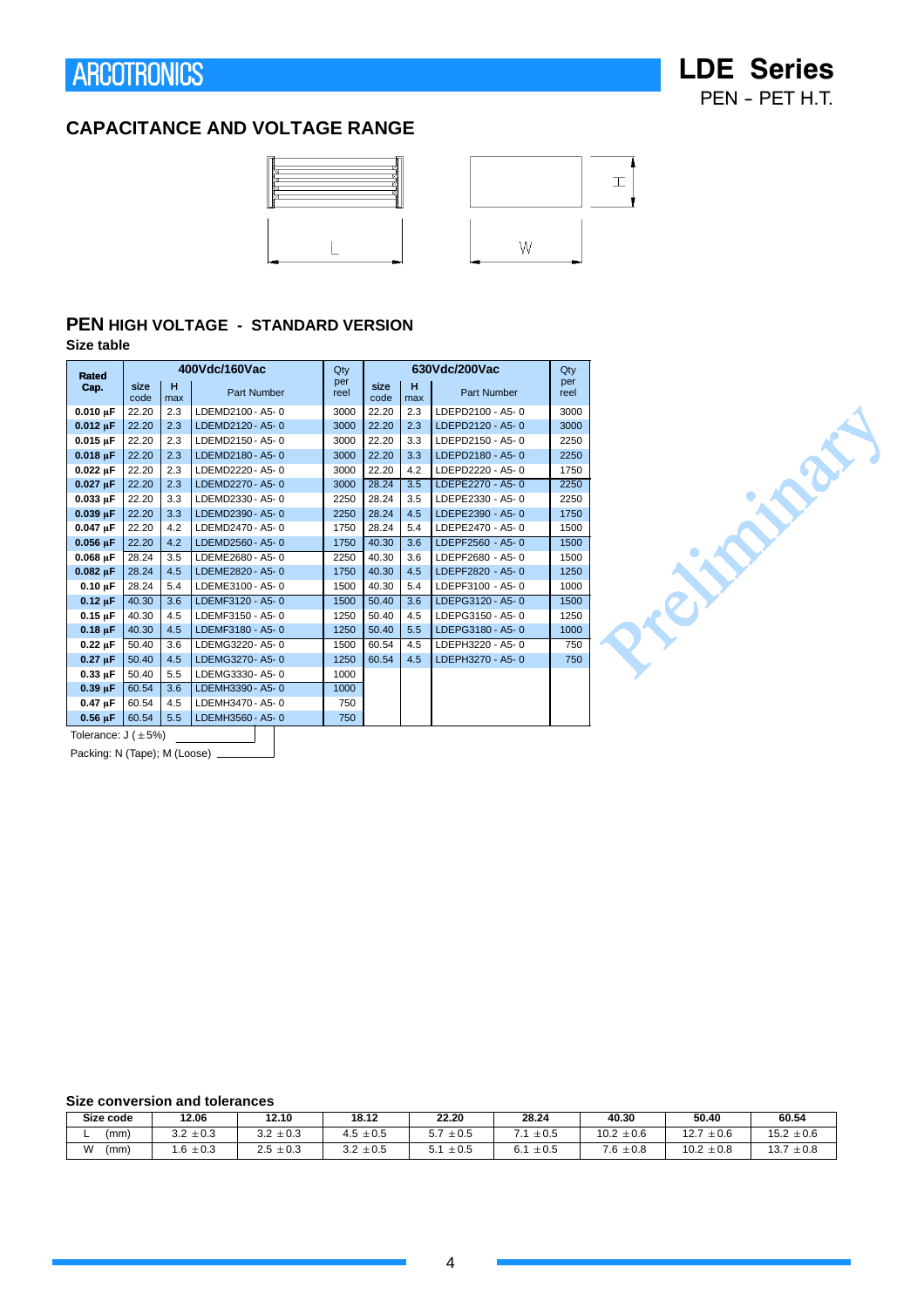**LDE Series** PEN - PET H.T.

### **MAX. VOLTAGE (Vr.m.s.) AND CURRENT (Ir.m.s.) VERSUS FREQUENCY** (sinusoidal wave-form /  $\mathbf{r}_{\mathsf{h}} \leq 85^{\circ} \text{C}$ )



Measure carried out in free air condition.

Note:  $T_h$  = max. ambient temperature surrounding the capacitor or hottest contact point (i.e. tracks), whichever is higher, in the worst operation conditions in  $°C$ .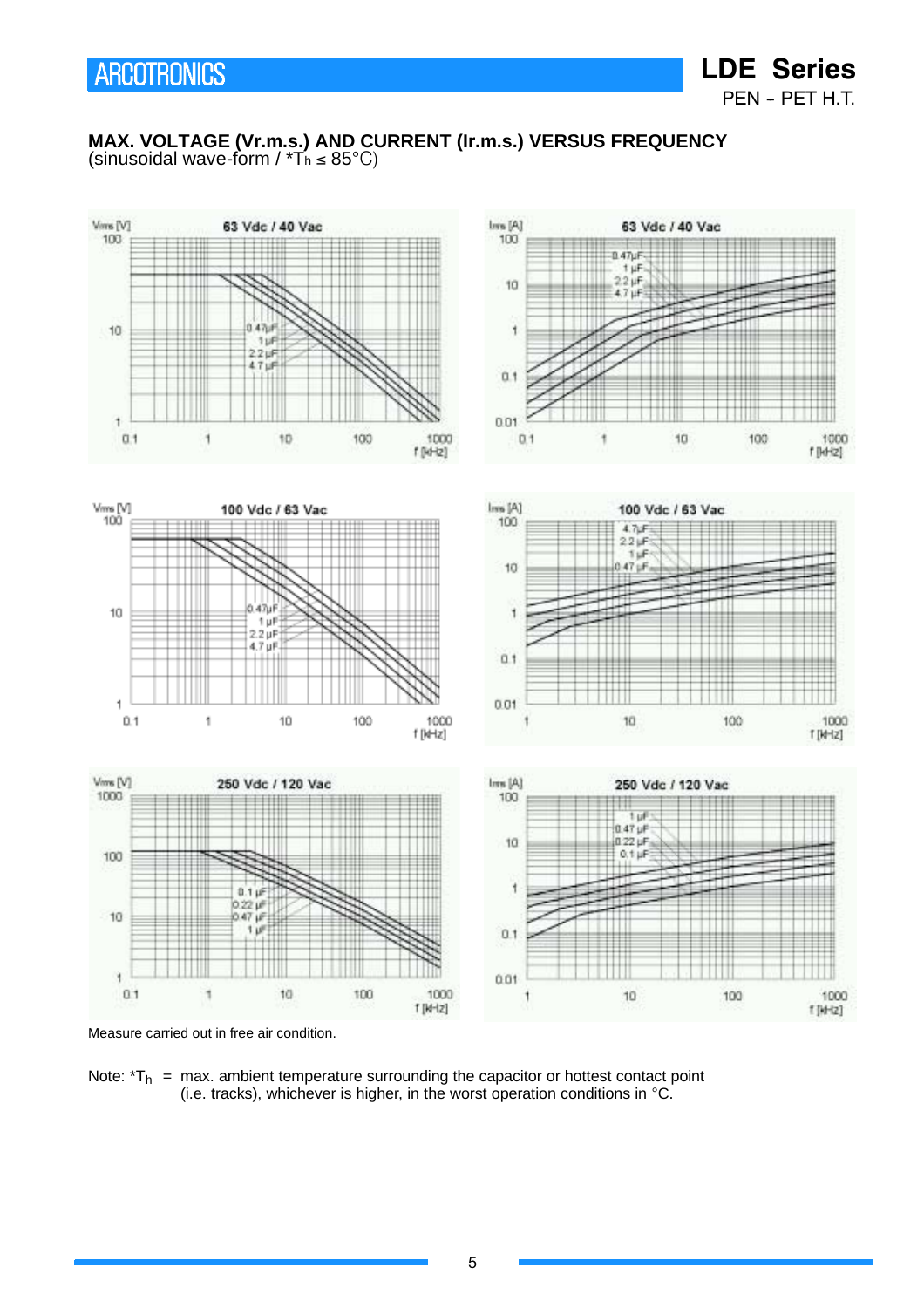PEN - PET H.T.

**LDE Series**

#### **MAX. VOLTAGE (Vr.m.s.) AND CURRENT (Ir.m.s.) VERSUS FREQUENCY** (sinusoidal wave-form /  $*T_h \leq 85^{\circ}C$ )







Measure carried out in free air condition.

Note:  $T_h$  = max. ambient temperature surrounding the capacitor or hottest contact point (i.e. tracks), whichever is higher, in the worst operation conditions in  $°C$ .

President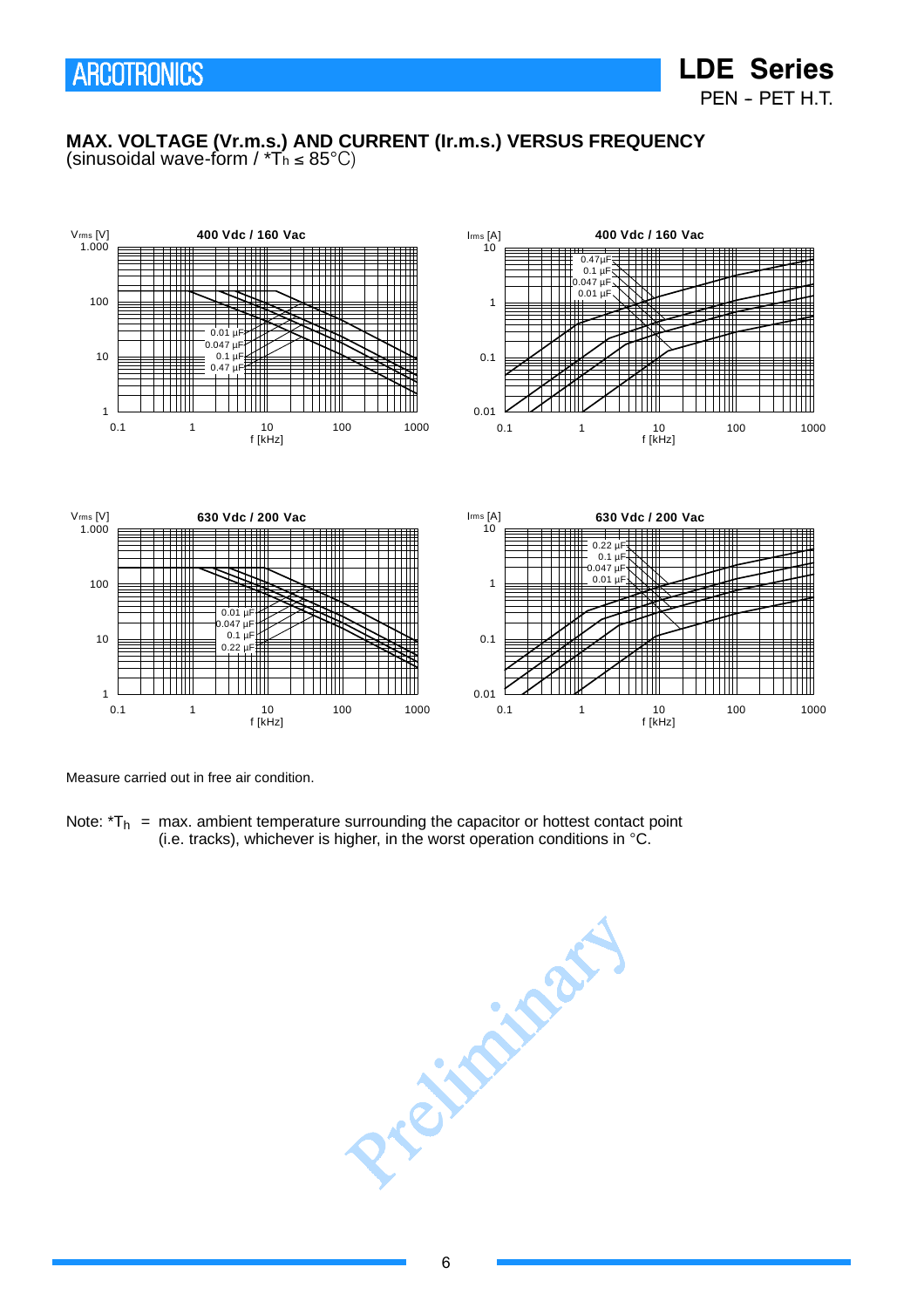**LDE Series** PFN - PFT H.T.

### **MOUNTING AND SOLDERING**

In order to reach a good solderability, we suggest these rules are followed:

• Landing area

#### Land dimensions **Size A B C D** 1206 | 2.0 | 1.3 | 2.4 | 5.0 1210 | 3.0 | 1.3 | 2.4 | 5.0 1812 4.0 4.5 3.5 6.5 2220 5.9 1.9 4.5 8.3 2824 7.0 2.5 5.7 10.7 4030 | 8.6 | 3.0 | 8.0 | 14.0 5040 11.2 3.5 10.3 17.3 6054 14.6 3.6 12.6 19.8

![](_page_6_Figure_6.jpeg)

![](_page_6_Figure_7.jpeg)

### Solder paste & quantity

To obtain the best performance we advise to use a solder paste alloy TIN (Sn) - LEAD (Pb) - SILVER (Ag) (typical values 62% - 36% - 2%) of no clean type. The thickness of solder paste is also important, and from our experience we suggest the following rule:

| <b>Size</b>         | Thickness [mm]  |
|---------------------|-----------------|
| from 12.06 to 22.20 | $0.1$ to $0.15$ |
| from 28.24 to 60.54 | $0.1$ to $0.20$ |

### Thermal profile

![](_page_6_Figure_12.jpeg)

### **MOISTURE BARRIER BAG (MBB)**

• Materials

The MBB is made by three layers: PET, Aluminium and PE for a total thickness of 105 μm

Moisture resistance

From size 12.06 to 60.54 Arcotronics has tested reels inside this MBB in different extreme conditions  $(i.e.: T = 60^{\circ}C$  R.H. = 95% 56 days). The result is: THE CAPACITANCE DOESN'T PRESENT ANY SIGNIFICATIVE CHANGE.

Use

After the opening of the MBB the permanence at a temperature  $\leq 30^{\circ}$ C and R.H.  $\leq 60\%$  is allowed for a maximum lapse of time of 4 weeks. For longer times and/or higher T and R.H. values, it is absolutely indispensable to protect the component against R.H.

If the reel is partially used, Arcotronics recommend the re-use of the same MBB or a storage in areas with controlled temperature and humidity.

**Storage** 

The minimum MBB shelf life is 12 months.